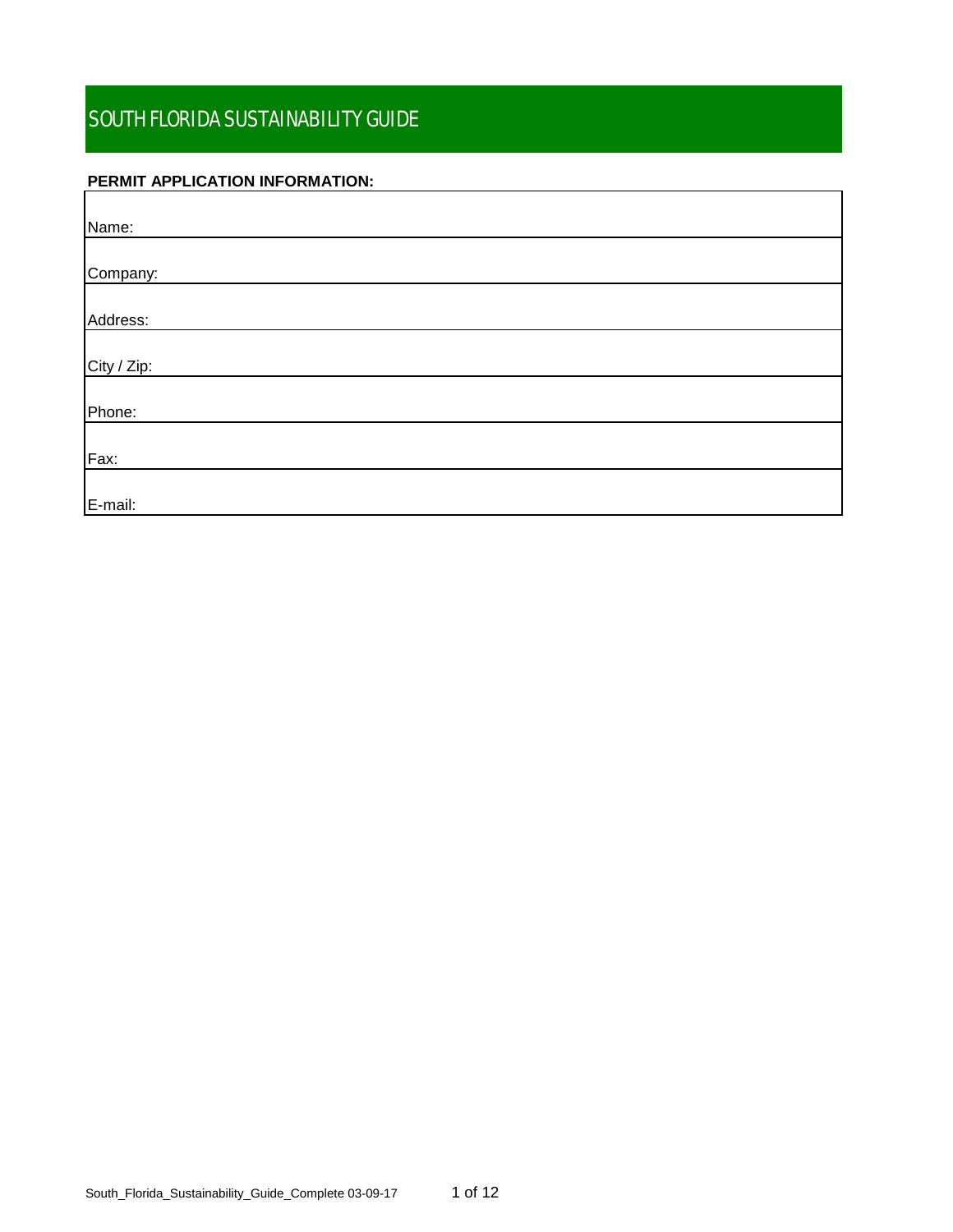#### **SUSTAINABILITY PRINCIPLES:**

The Town of Davie Green Energy & Environmental Committee has developed a South Florida Sustainability Guide for new construction and major renovation of commercial, residential, and industrial buildings. The checklist is designed to promote the utilization of environmentally friendly and energy efficient principles and methods consistent with programs such as the U.S. Green Building Council Leadership in Energy and Environmental Design (LEED) and the Florida Green Building Coalition. It is best completed by the homeowner and/or contractor, architect and project team working together to set achievable goals.

| <b>Community/Neighborhood</b> - use of compact building design; energy efficient street lighting;       |  |
|---------------------------------------------------------------------------------------------------------|--|
| fuel efficient automobiles/transit; connectivity, density                                               |  |
|                                                                                                         |  |
| Lot Choice – priority uses of small properties in urban areas; use of "greyfield" and "brownfield"      |  |
| lands that can be cleaned; use of lands close to sewer and power lines, mass transit and                |  |
| green space                                                                                             |  |
| Site Choice - re-create or preserve wildlife habitat or shelter; replant or donate vegetation; use      |  |
| cleared materials for mulch or landscaping or stabilizing soil; save or reuse topsoil; encourage        |  |
| biodiversity                                                                                            |  |
|                                                                                                         |  |
| Water Efficiency/Conservation - use of very efficient clothes washers; low-flow toilets or waterless    |  |
| urinals; use of reclaimed water; innovative irrigation or drought tolerant plants; use of rain gardens, |  |
| bioswales and cisterns; Florida-friendly native plants                                                  |  |
| Energy Efficiency/Conservation - use of light colored exterior walls; buildings shaded on the east      |  |
| and west by trees; property sized air-conditioners; use of ceiling fans; energy efficient appliances    |  |
| and indoor lighting; efficient well-pumping; use of alternate electrical grids and/or use of            |  |
| wind/solar/natural gas energy                                                                           |  |
| Materials - use of building materials with recycled content; eco-friendly insulation; lumber from       |  |
| sustainable sources; locally produced materials.                                                        |  |
|                                                                                                         |  |
| Health - use of detached garage; carbon monoxide alarm; central dehumidification systems;               |  |
| energy efficient bathroom exhaust fans with timer; humidistat; whole house filtration.                  |  |

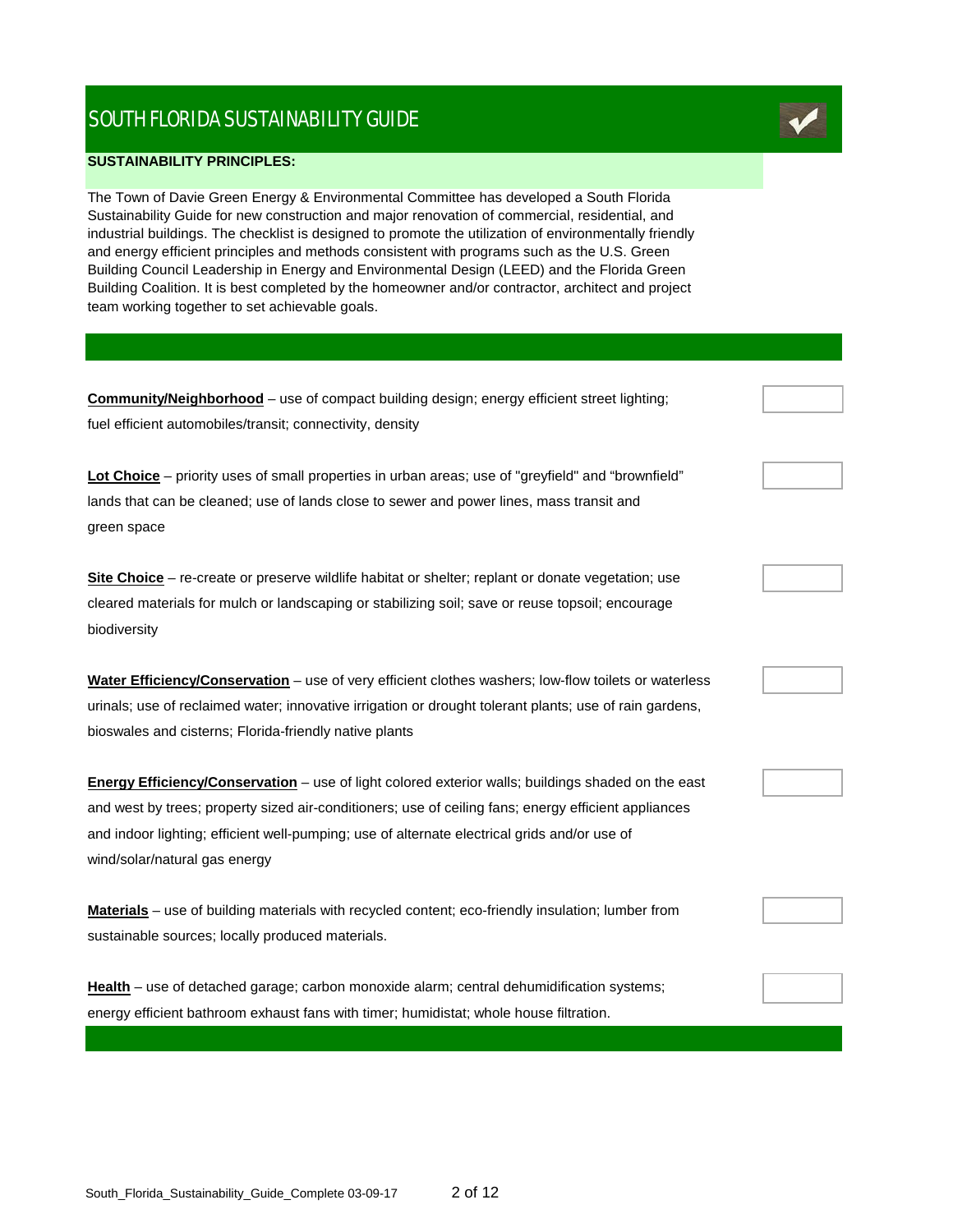

|     | <b>MEASURE</b><br><b>SITE DEVELOPMENT</b>                                                            | <b>SELECT</b> |  |
|-----|------------------------------------------------------------------------------------------------------|---------------|--|
| 1.  | Site located in Traditional Neighborhood Development (TND) or small lot cluster development          |               |  |
| 2.  | Build with density / compact development (at least 6 units per acre)                                 |               |  |
| 3.  | Develop shared community: resources, facilities, services                                            |               |  |
| 4.  | Build on an infill site                                                                              |               |  |
| 5.  | Site within 1/4 mile to mass transit, basic community resources                                      |               |  |
| 6.  | Site within 1/2 mile of existing infrastructure                                                      |               |  |
| 7.  |                                                                                                      |               |  |
|     | Site within 1/2 mile of public open / green space<br>Brownfield site, utilize on-site remediation    |               |  |
| 8.  |                                                                                                      |               |  |
| 9.  | Greyfield site                                                                                       |               |  |
|     | 10. Avoid prime farmland, wetlands, near water bodies, endangered species habitat                    |               |  |
|     | 11. Site building to maximize natural features to shade, cool; block / control wind, rain / flooding |               |  |
|     | 12. Orient the building to use cross ventilation                                                     |               |  |
|     | 13. Avoid siting livestock barns, sheds near water bodies and wetlands                               |               |  |
|     | 14. Refer to climate change inundation maps                                                          |               |  |
|     | LANDSCAPING                                                                                          |               |  |
| 1.  | *Protect / amend native soil use organic compost, fertilizers, pest control                          |               |  |
| 2.  | *Retain existing viable native trees                                                                 |               |  |
| 3.  | *Plant / retain deciduous trees on south, shade trees on east and west                               |               |  |
| 4.  | *No irrigation, practice xeriscaping                                                                 |               |  |
| 5.  | *Use native adaptive non-invasive, salt tolerant / high wind resistant / food producing              |               |  |
|     | plants/trees, encourage biodiversity                                                                 |               |  |
| 6.  | *No / minimize turf, < 20% of landscape                                                              |               |  |
| 7.  | *No wetland mitigation                                                                               |               |  |
| 8.  | *Reuse / mill cleared non-toxic, non-invasive materials, trees for mulch / landscape                 |               |  |
| Ι9. | On-site water catchment (rain barrels, underground cisterns) / wet retention / dry detention         |               |  |
|     | 10. *Direct filtered rooftop runoff (i.e. gutters) to planted nonedible areas, catchement systems    |               |  |
|     | 11. If irrigation is required by code, install high-efficiency micro drip irrigation system          |               |  |
|     | with water sensor, timer                                                                             |               |  |
|     | 12. Plant edible landscape / food garden. Test soil for nutrients, contaminants                      |               |  |
|     | 13. Use aquaponics / hydroponics                                                                     |               |  |
|     | 14. Mulch applied 3-4 inches deep around plants, use non-cypress; recommend                          |               |  |
|     | melalueca, eucalyptus, pine bark and needles                                                         |               |  |
|     | 15. Consider designations: NatureScape Broward, National Wildlife Certified Yard,                    |               |  |
|     | Florida Friendly Landscape Designation                                                               |               |  |
|     | 16. *Plants / turf minimum 2' from foundation                                                        |               |  |
|     | 17. *Meet or exceed Florida Water Star standards                                                     |               |  |
|     | 18. *Shade / minimize hardscape to reduce heat island effect                                         |               |  |
|     |                                                                                                      |               |  |
|     | * Designates a low or no cost item                                                                   |               |  |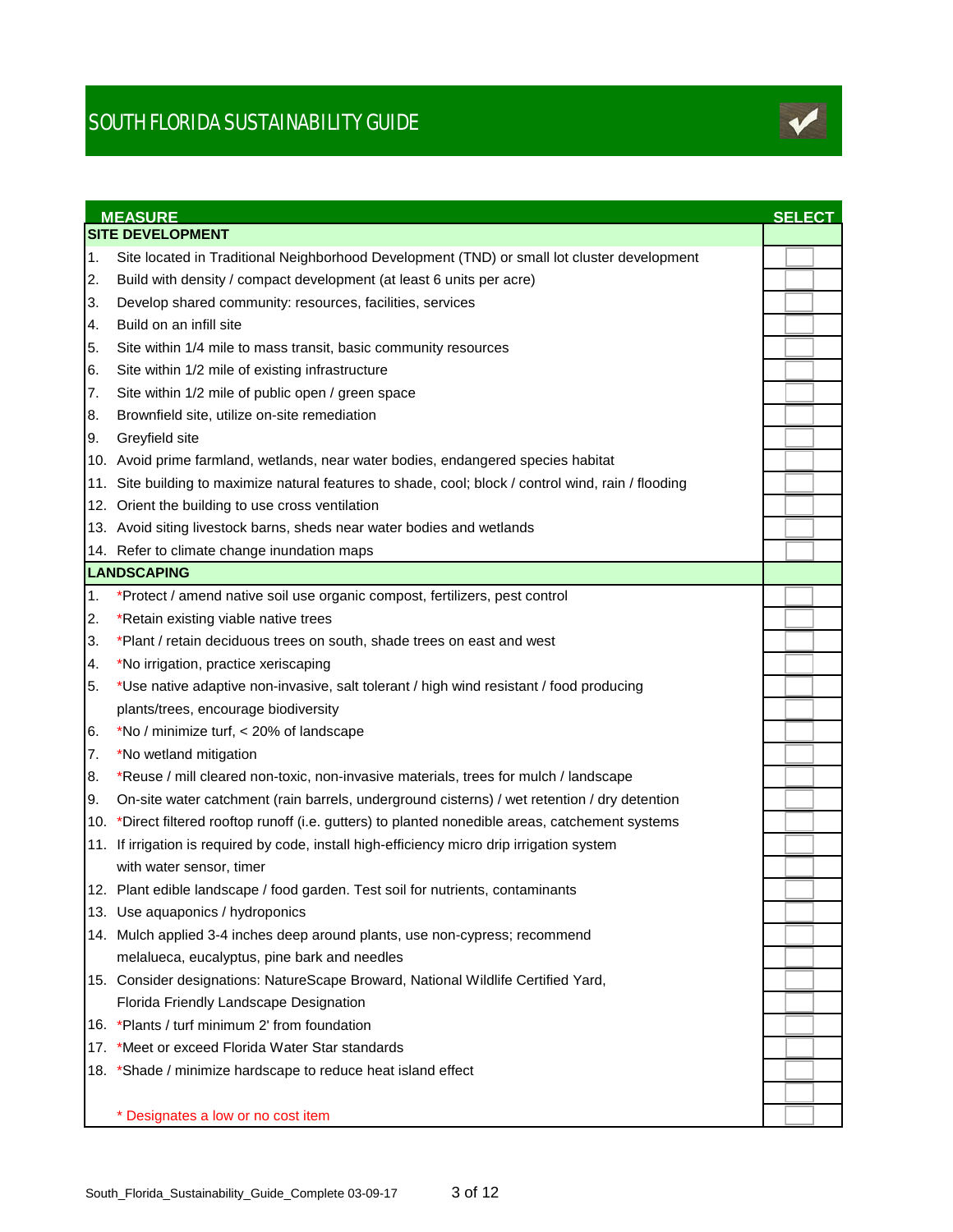| <b>MEASURE</b>                                                                                         | SELECT |
|--------------------------------------------------------------------------------------------------------|--------|
| <b>LANDSCAPING CONTINUED</b>                                                                           |        |
| 19. *Maintain pervious surface areas, permeable concrete walkways, open grid pavement driveway         |        |
| 20. Reuse materials or use recycled content materials for landscape areas                              |        |
| 21. *Sprinkler heads discouraged, if used minimize overspray, check valves installed                   |        |
| 22. *Sprinklers & emitters minimum 2' from foundation, water should not hit building                   |        |
| 23. *Swimming Pool/Spa: Consider no swimming pool / spa                                                |        |
| 24. *Swimming Pool/Spa: Sanitation salt system/ no chlorine use                                        |        |
| 25. Swimming Pool/Spa: Solar pool heating system                                                       |        |
| 26. Swimming Pool/Spa: Pool pump: variable or dual speed or dedicated PV                               |        |
| 27. Swimming Pool/Spa: Pool cover                                                                      |        |
| 28. *Waterfront: Use native aquatic vegetation / no turf along shoreline                               |        |
| 29. *Waterfront: Use terraces, swales or berms to slow storm water                                     |        |
| 30. Rainwater harvesting: if use for vegetable garden, avoid collection from asphalt / tar roof, heavy |        |
| wildlife / vegetation area, divert first 10 mins./1" of rainfall, add carbon filter                    |        |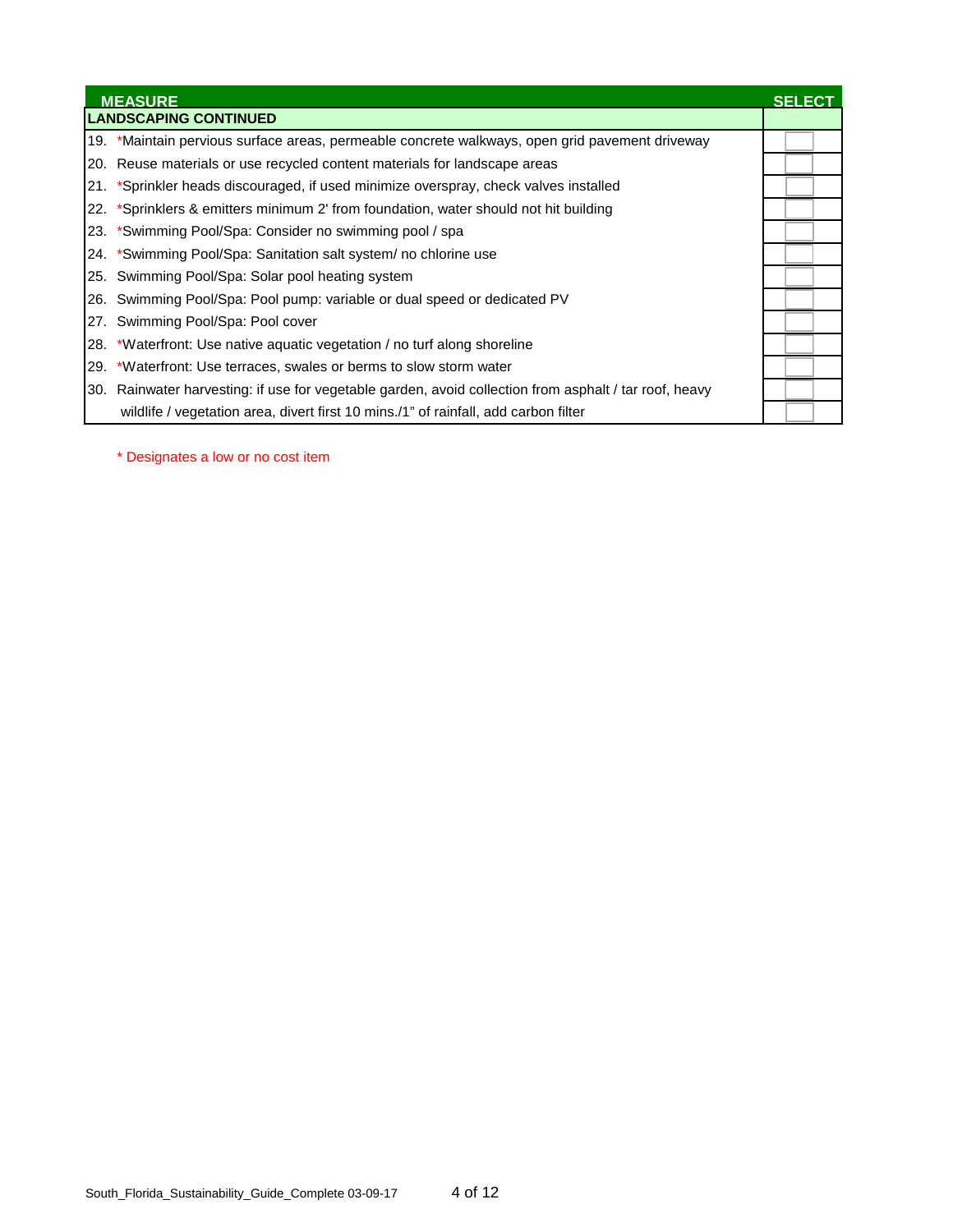

|     | <b>MEASURE</b>                                                                                     | <b>SELECT</b> |
|-----|----------------------------------------------------------------------------------------------------|---------------|
|     | <b>BUILDING ENVELOPE</b>                                                                           |               |
|     | <b>DESIGN</b>                                                                                      |               |
| 1.  | * Site building (as per Zoning Code) to minimum setback from street                                |               |
| 2.  | * Build smaller home, $< 2,000$ ft. for 3/2                                                        |               |
| 3.  | * Efficient envelope volume, minimize building footprint                                           |               |
| 4.  | * Perimeter based on 2 foot dimensions or materials standard units                                 |               |
| 5.  | * Reduce (WFR) Wall to Floor Ratio - recommend .15-.35 (GSF bldg. to vertical Sq. Ft. façade)      |               |
| 6.  | * Interior floor plan based on 2 foot dimensions or materials standard units                       |               |
| 7.  | Detached garage / Carport                                                                          |               |
| 8.  | Attached garage with air barrier between garage and living space (including attic)                 |               |
| Ι9. | Roofed / screened porch, min 100 sq.ft. with 3 sides open, orient to the street                    |               |
|     | 10. 3 in $12 \le$ roof slope $\le$ 6 in 12                                                         |               |
|     | 11. * Plan for east through south to west (90° to 270°) roof area for solar use                    |               |
|     | 12. * Exterior walls / roof to be light colored                                                    |               |
|     | 13. Large overhangs (eave and gable) 3' minimum                                                    |               |
|     | 14. Consider cupola for passive stack ventilation                                                  |               |
|     | 15. * Passive solar day lighting, avoid direct south, west exposure                                |               |
|     | 16. Daylighting to penetrate to 75% building interior, use: windows, skylights, clerestories.      |               |
|     | solar tubes and light shelves                                                                      |               |
|     | 17. Shade windows with eaves, sunshades, canopies, green screens, deciduous trees                  |               |
|     | 18. * Reuse/salvage/recycle original materials; reuse / maintain existing walls, floors, beams,    |               |
|     | columns, roof                                                                                      |               |
|     | 19. Finished floor level at least 12 inches above 100 year flood plain; consider using 500 year    |               |
|     | flood plain if higher                                                                              |               |
|     | 20. Garage / Carport and driveway sloped to drain away from building                               |               |
|     | 21. Garage / Carport floor at least 4 inches lower than living floor                               |               |
|     | 22. Plan for future renovations, deconstruction. Include Universal Design, flexibily to meet       |               |
|     | present and future occupants                                                                       |               |
|     | <b>FOUNDATION</b>                                                                                  |               |
| 1.  | * Use recycled content aluminum forms / reuse form boards                                          |               |
| 2.  | Use recycled content aggregate                                                                     |               |
| 3.  | Concrete with fly ash or blast furnace slag (avoid if organic gardening)                           |               |
| 4.  | Insulate solid concrete foundation / slab for heating and air conditioning purposes                |               |
| 5.  | Drainage tile on and around top of footing                                                         |               |
| 6.  | Drainage board for below grade walls                                                               |               |
| 7.  | * Bottom of slab at least 8 inches above graded gravel bed for proper drainage                     |               |
| 8.  | * Seal all slab penetrations / install galvanized steel mesh barrier termite control system around |               |
|     | pipes that penetrate the slab                                                                      |               |
| 9.  | * Protect exposed foundation / insulation with moisture resistant, pest-proof cover                |               |
|     |                                                                                                    |               |
|     | * Designates a low or no cost item                                                                 |               |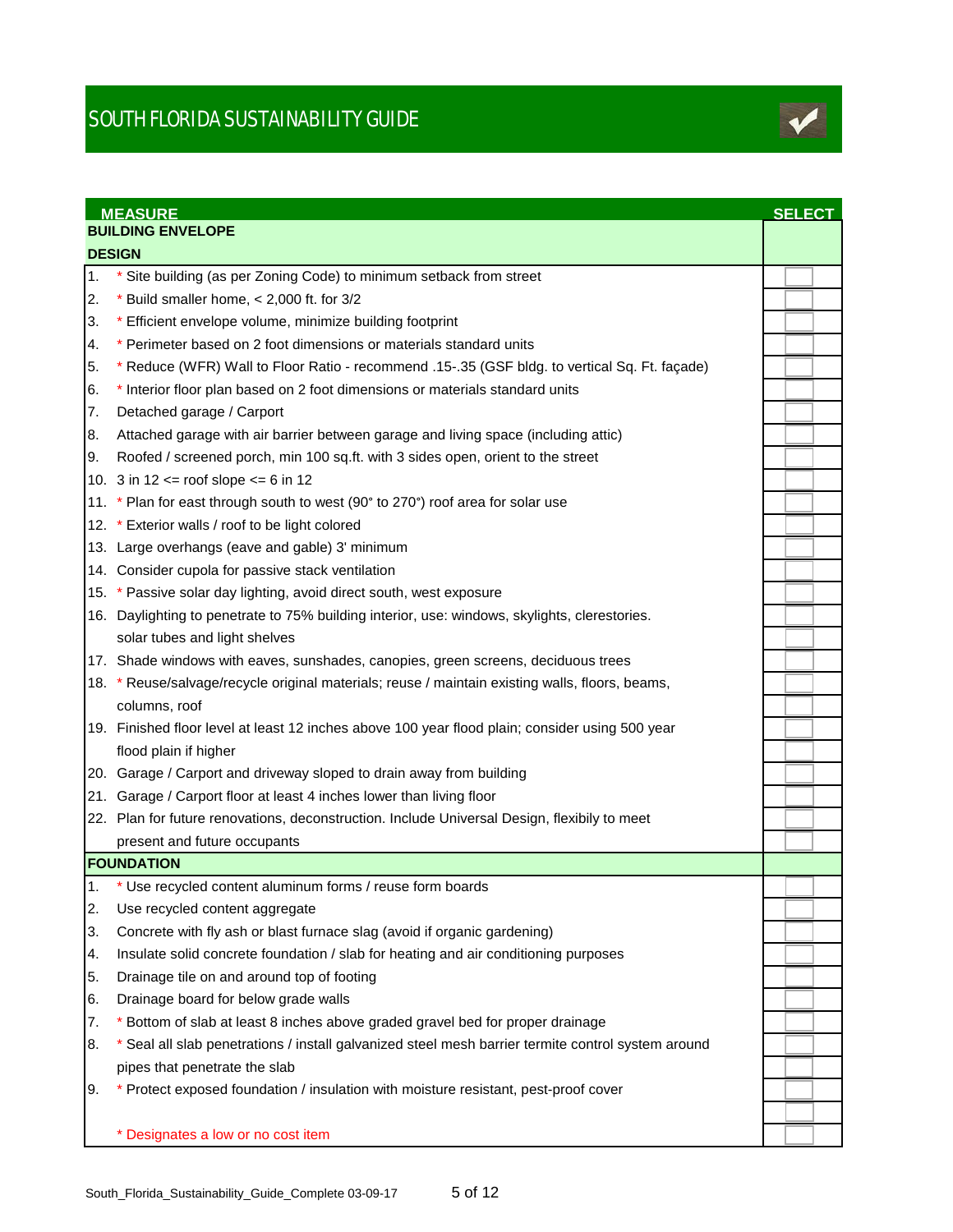|                             | <b>MEASURE</b>                                                                                | <b>SELECT</b> |
|-----------------------------|-----------------------------------------------------------------------------------------------|---------------|
| <b>FOUNDATION CONTINUED</b> |                                                                                               |               |
|                             | 10. * Capillary break between foundation and framing                                          |               |
|                             | 11. * Avoid chemical soil treatment, use alternative Florida Building Code approved method of |               |
|                             | foundation protection                                                                         |               |
|                             | 12. Downspouts discharge minimum 3 feet from foundation                                       |               |
|                             | 13. Condensate lines discharge minimum 3 feet from foundation, 5 feet or > from dryer vent    |               |
|                             | 14. Consider: slab designed for future additions                                              |               |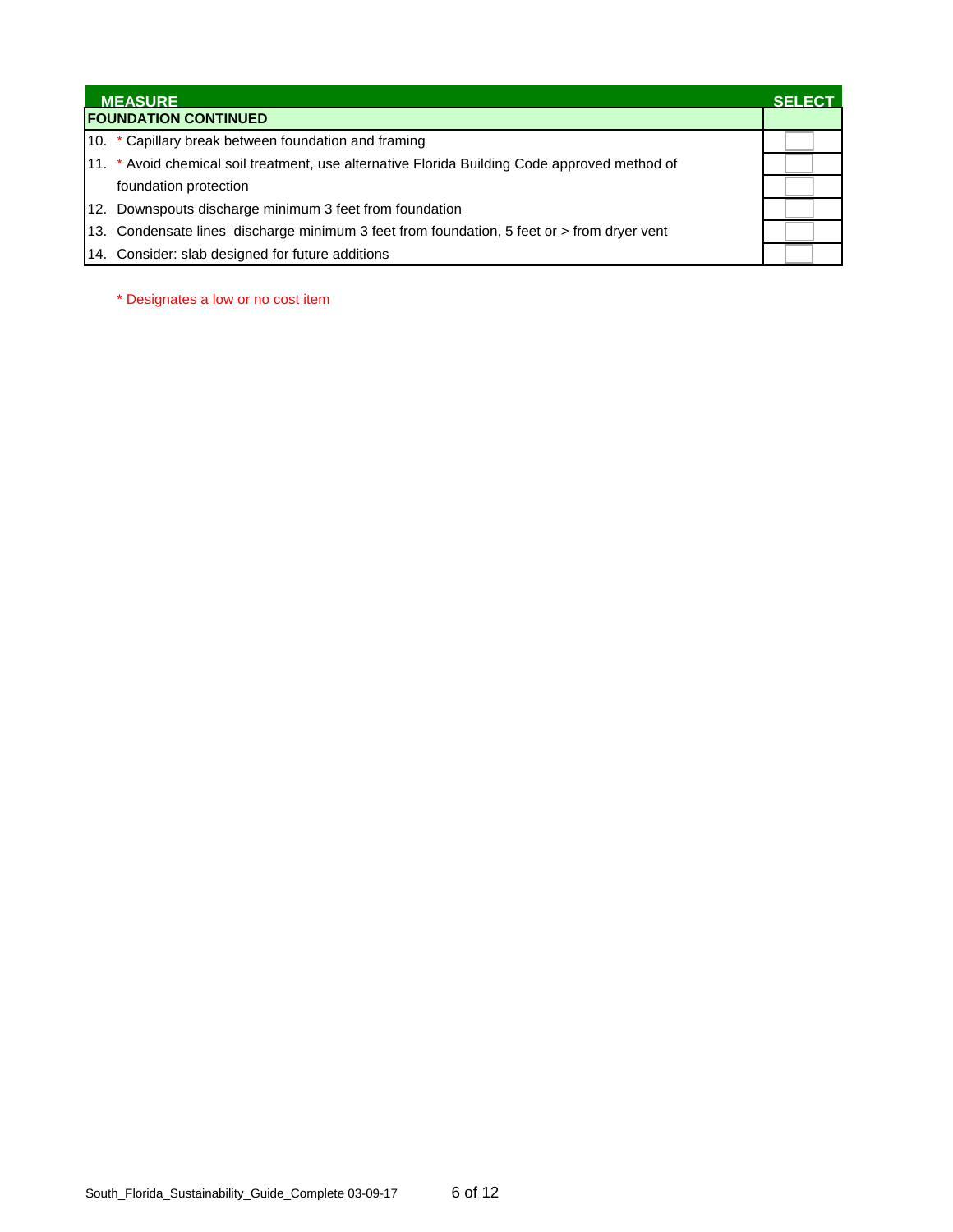

|             | <b>MEASURE</b><br><b>ENERGY</b>                                                                | <b>SELECT</b> |
|-------------|------------------------------------------------------------------------------------------------|---------------|
| <b>HVAC</b> |                                                                                                |               |
| 1.          | Conduct energy audit of new / remodeling structure (HERS index <85)                            |               |
| 2.          | * HVAC automated controls integrated with lighting, occupancy, security                        |               |
| 3.          | * Proper sizing of HVAC system                                                                 |               |
| 4.          | Install above required code SEER 13, recommend minimum 16                                      |               |
| 5.          | Install new or replace old ductwork within conditioned space                                   |               |
| 6.          | Install attic ventilation systems when not using spray insulation                              |               |
| 7.          | Install solar attic fan, whole house fan                                                       |               |
| 8.          | * Consider natural vs. mechanical ventilation; (i.e. building orientation, operable windows,   |               |
|             | fans, cupola, wind chimneys, material selections)                                              |               |
| 9.          | * Install air conditioning with natural refrigerants / no HCFC                                 |               |
|             | 10. Shade exterior condenser unit; pad elevation = buliding slab elevation                     |               |
|             | 11. Test for radon, if positive install radon / soil gas vent system                           |               |
|             | 12. * No air handler/return ducts in garage or unsealed garage attic                           |               |
|             | 13. Whole house positive filtration, air admittance vents                                      |               |
|             | 14. Central dehumidification system                                                            |               |
|             | 15. Cross ventilation and ceiling fans                                                         |               |
|             | 16. * Protect and seal all ducts during construction                                           |               |
|             | 17. Duct work smoke tested allowing leaks to be sealed prior to drywall                        |               |
|             | 18. Clean all ducts, change filter(s) before occupancy                                         |               |
|             | 19. Install high-efficiency particulate air (HEPA) filter MERV 8 or higher                     |               |
|             | HVAC checkup every two years                                                                   |               |
|             | 20. * HVAC filter easily accessible, change monthly or more if high usage during construction  |               |
|             | 21. Eliminate wood burning fireplaces; retrofit with EPA certified wood stove / inserts.       |               |
|             | Install / replace dampers, install airtight doors on fireplace                                 |               |
|             | 22. Direct vent, sealed combustion fireplace w/ electronic ignition, factory installed         |               |
|             | 23. Install separate garage exhaust fan on motion sensor and timer                             |               |
|             | 24. Use duct mastic on all ductwork joints                                                     |               |
|             | 25. Recycled content air conditioner condenser pad                                             |               |
|             | * Written plan for exhaust and intake vents                                                    |               |
| 26.         | * Replacing condensing unit check for thermostatic expansion valve (TXV)                       |               |
|             | <b>RENEWABLE ENERGY</b>                                                                        | <b>SELECT</b> |
| 1.          | Install Photovoltaic (PV) Panels                                                               |               |
| 2.          | <b>Install Solar Thermal Panels</b>                                                            |               |
| 3.          | Consider wind, hydro, hydrogen power                                                           |               |
| 4.          | Consider biodigester for reduction of waste (horse manure, livestock etc.), energy production, |               |
|             | fresh water, compost                                                                           |               |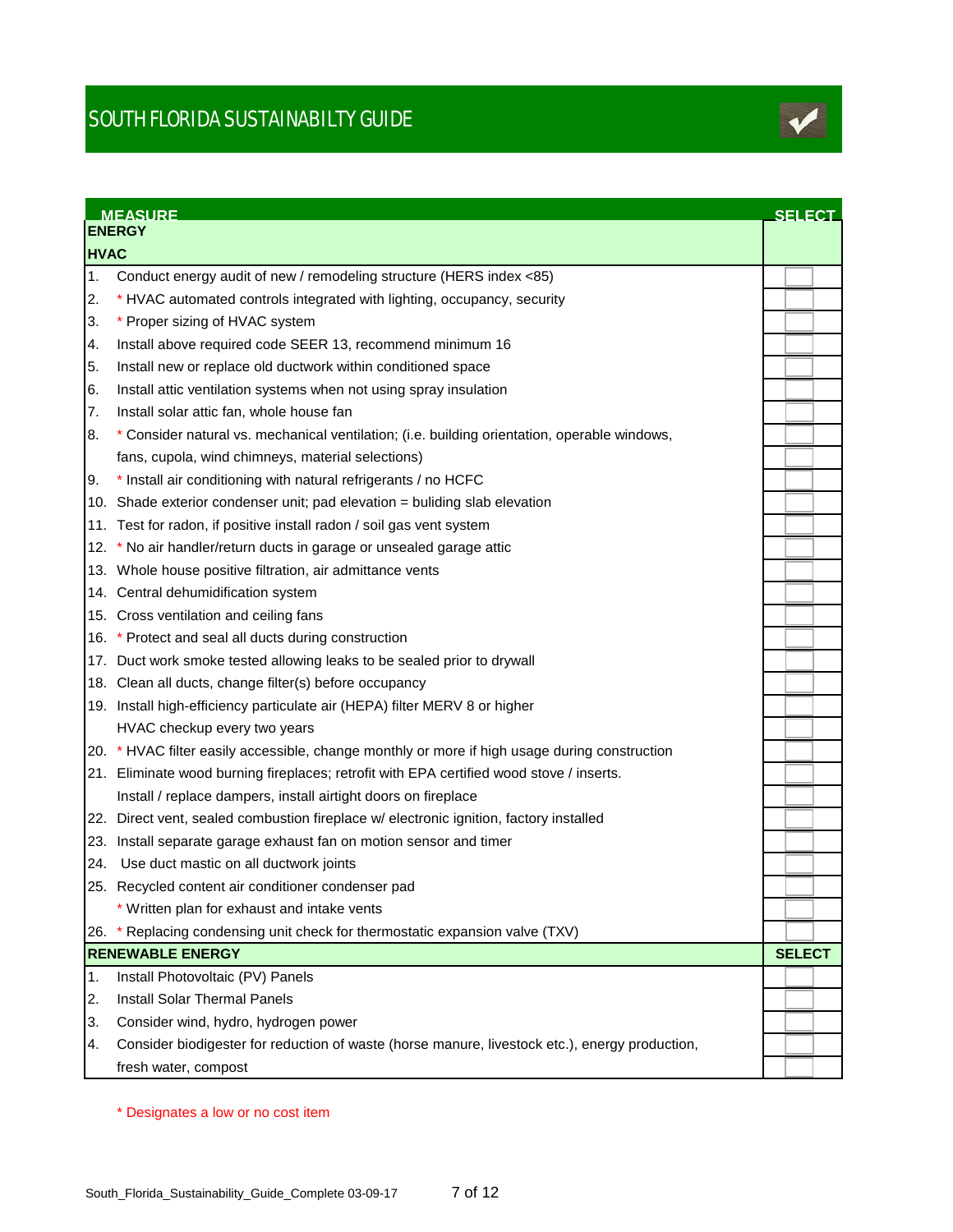

|                  | <b>MEASURE</b>                                                                                             | <b>SELECT</b> |
|------------------|------------------------------------------------------------------------------------------------------------|---------------|
|                  | <b>ENERGY</b>                                                                                              |               |
|                  | <b>ELECTRICAL</b>                                                                                          |               |
| $\overline{1}$ . | * Install programmable thermostat (78° or higher summer, 62° or lower winter)                              |               |
| 2.               | * Install surge suppression / lightening protection system                                                 |               |
| 3.               | * Replace incandescents with LED bulbs, max. 100W fixtures,                                                |               |
|                  | or compact fluorescent lightbulbs (CFLs) or standard fluorescent bulbs (LED's Preferred)                   |               |
| 4.               | Exterior building & street lighting energy efficient, avoid light pollution - fixture type (i.e. no globe) |               |
| 5.               | Install insulation-compatible (IC), sealed recessed lighting fixtures                                      |               |
| 6.               | Install high quality solar power (PV) walkway lights with motion sensor                                    |               |
| 7.               | Energy Star Advanced Lighting Package                                                                      |               |
| 8.               | Install lighting controls include multiple settings, dimmer; occupancy sensor                              |               |
| 9.               | Install automatic systems coordinate HVAC, lighting due to use and occupancy:                              |               |
|                  | systems integration - access control / security camera systems and lighting control /                      |               |
|                  | energy management / HVAC controls                                                                          |               |
|                  | 10. * Security systems to be incorporated at pre-design                                                    |               |
|                  | 11. Install high-efficiency ceiling fans, switch fan rotation summer and winter settings                   |               |
|                  | 12. Energy Star bath fans with timer and humidistat                                                        |               |
|                  | 13. * Avoid vampire usage, use power strips. Unplug appliances, electronics etc. when not in use           |               |
|                  | 14. Install carbon monoxide alarm, fire and smoke detector. Monoxide for gas appliances,                   |               |
|                  | inside garages, and near generators.                                                                       |               |
|                  | 15. * Wire / pre-wire for present / future photovoltaic (PV) installation                                  |               |
|                  | 16. * Wire / pre-wire 220/240V 40-amp dedicated circuit for home charger electric vehicle                  |               |
|                  | <b>APPLIANCES</b>                                                                                          |               |
| 1.               | Install ENERGY STAR® Appliances: washer, dryer, refrigerator, dishwasher, water cooler                     |               |
| 2.               | Energy-efficient oven / range, clothes dryer                                                               |               |
| 3.               | * Install washer & dryer outside conditioned space, consider outside clothes line                          |               |
| 4.               | Laundry rooms inside conditioned space must have window or other make-up air source                        |               |
| 5.               | * User-friendly (lever style) clothes washer water shutoff                                                 |               |
| 6.               | Install horizontal axis washing machine, consider all-in-one washer/dryer                                  |               |
| 7.               | Use armored / PEX or metal (except copper) hoses from service to all fixtures / appliances                 |               |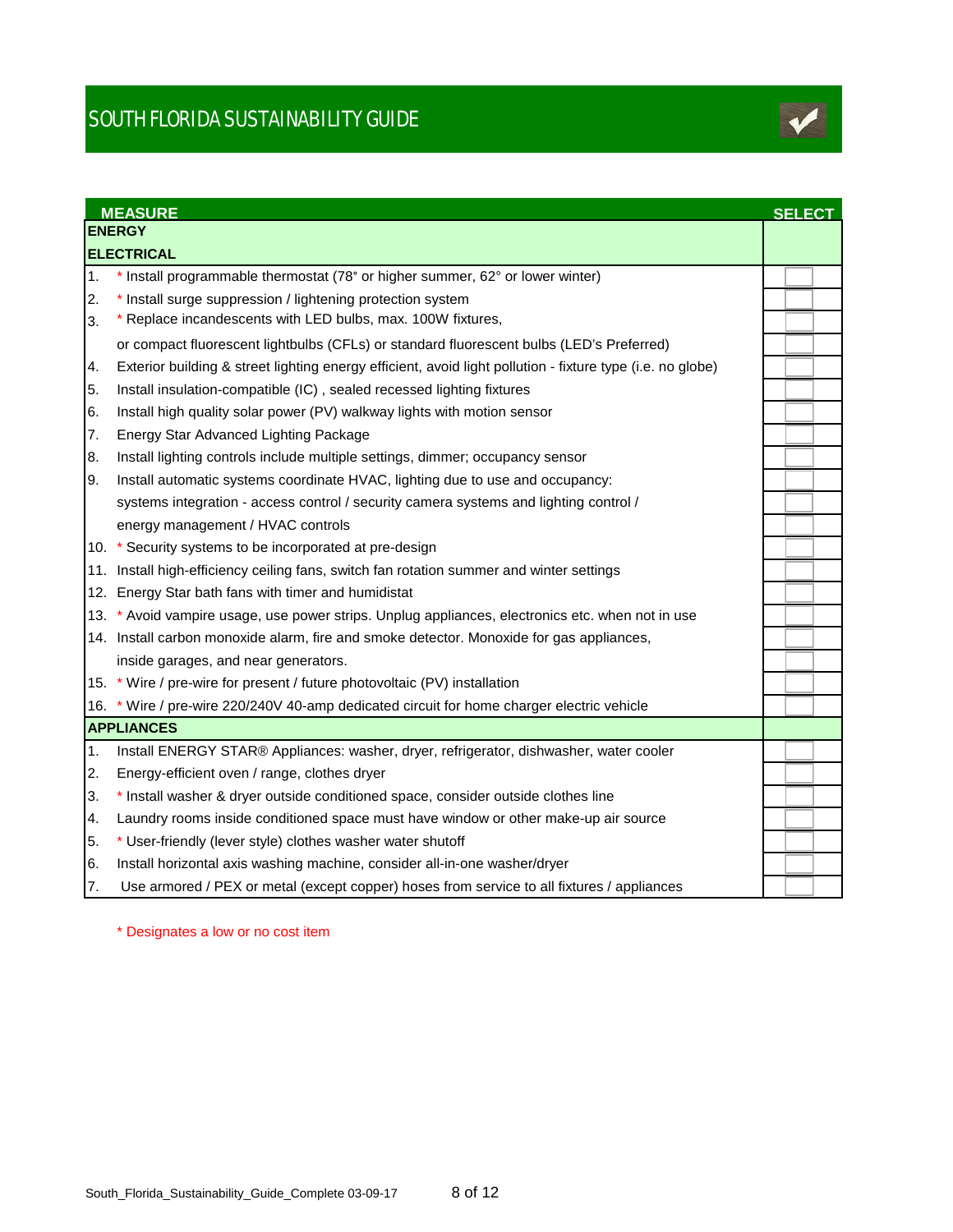

|    | <b>MEASURE</b>                                                                            | <b>SELECT</b> |  |
|----|-------------------------------------------------------------------------------------------|---------------|--|
|    | <b>WATER</b>                                                                              |               |  |
|    | <b>PLUMBING</b>                                                                           |               |  |
| 1. | Install solar hot water system or pre-plumb for future system                             |               |  |
| 2. | * Insulate all hot water pipes                                                            |               |  |
| 3. | * Compact hot water distribution                                                          |               |  |
| 4. | Low flow faucets and shower heads / install flow reducers in existing                     |               |  |
| 5. | All showers equipped with one shower head                                                 |               |  |
| 6. | * Install water shut-off valve in shower                                                  |               |  |
| 7. | Install ultra-low-flush or dual-flush toilets (1.28 gpf or less)                          |               |  |
| 8. | No garbage disposal                                                                       |               |  |
| 9. | Install tankless water heater                                                             |               |  |
|    | 10. * Install timers on water heater tanks                                                |               |  |
|    | 11. * Install sealed water heater / install heater jacket                                 |               |  |
|    | 12. Install on-demand hot water circulation pump                                          |               |  |
|    | 13. Automatic in home water sensor / shut off system installed                            |               |  |
|    | 14. * Rainwater harvesting for interior and exterior non-potable uses                     |               |  |
|    | 15. Water shut-off nozzles for all garden hoses                                           |               |  |
|    | 16. Install a greywater system with meter                                                 |               |  |
|    | 17. Vanity water collection for toilet flushing                                           |               |  |
|    | 18. * Reclaimed water: Meter on system, volume based pricing arrangement                  |               |  |
|    | 19. Reclaimed water: Air conditioner, mechanical condensate re-use                        |               |  |
|    | (not suitable for edible landscaping)                                                     |               |  |
|    | 20. Install chlorine filter on shower heads, consider whole-house water filtration system |               |  |
|    | 21. Consider running hot water line in unconditioned attic, in building's south face      |               |  |
|    | or under driveway                                                                         |               |  |
|    | 22. Consider running cold water line under slab and/or in building north face             |               |  |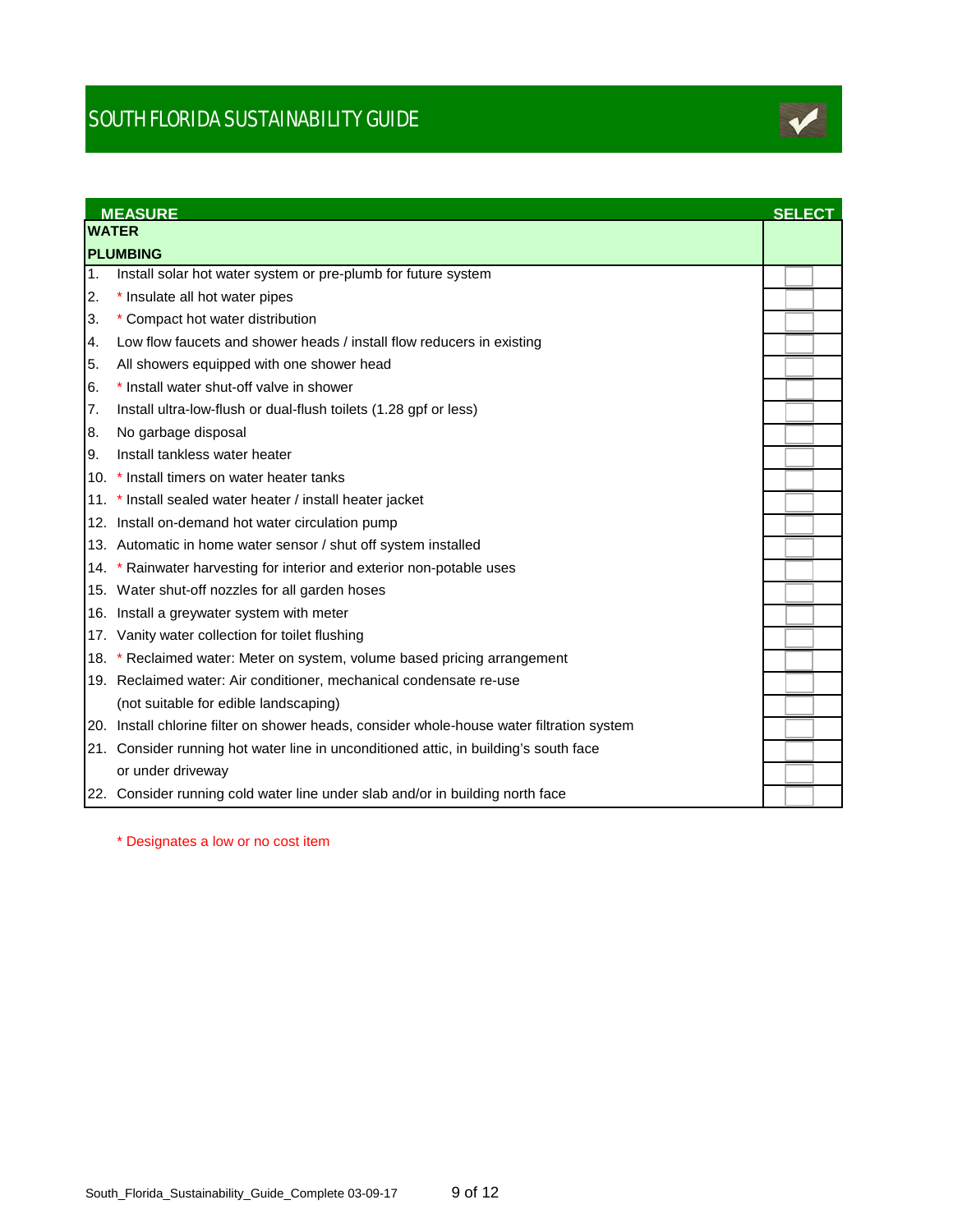

|     | <b>MEASURE</b>                                                                                  |               |
|-----|-------------------------------------------------------------------------------------------------|---------------|
|     | <b>HEALTH</b>                                                                                   | <b>SELECT</b> |
|     | <b>INDOOR AIR QUALITY / FINISHES</b>                                                            |               |
| 1.  | Integrated pest management system, no chemicals (interior and exterior)                         |               |
| 2.  | Low dust collecting, durable, low maintenance window coverings                                  |               |
| 3.  | No-VOC water based paints, stains, adhesives, sealants, and finishes                            |               |
| 4.  | Choose fragrance free cleaning products; healthier and safer;                                   |               |
|     | could potentially mask harmful, odors that could alert a problem                                |               |
| 5.  | No use of urea-formaldehyde particleboard                                                       |               |
| 6.  | Substitute particleboard with formaldehyde-free medium density fiberboard (MDF)                 |               |
| 7.  | Install whole house vacuum system                                                               |               |
| 8.  | * Cleanable mat or grate at entrance areas                                                      |               |
| Ι9. | * Light colored interior and exterior walls, ceilings, flooring                                 |               |
|     | <b>WASTE REDUCTION</b>                                                                          |               |
| 1.  | Install built-In recycling / compost center                                                     |               |
| 2.  | * Reduce consumption, avoid over packing, reuse / recycle                                       |               |
| 3.  | * Encourage buy back from the supplier                                                          |               |
| 4.  | Use nontoxic, environmentally safe, biodegradable cleaning products                             |               |
|     | <b>TRANSPORTATION</b>                                                                           |               |
| 1.  | Buy fuel-efficient vehicle, refer to Department of Energy fuel-efficient list                   |               |
| 2.  | Buy hybrid, electric, alternative fuel (i.e. solar, hydrogen water, air) vehicles               |               |
| 3.  | * Follow no idling policy                                                                       |               |
| 4.  | * Support mass transit - bus, train, trolley                                                    |               |
| 5.  | * Find alternative modes; walk, bicycle                                                         |               |
| 16. | Join a carpool / vanpool                                                                        |               |
|     | <b>OTHER</b>                                                                                    |               |
| 1.  | Comply with Fortified for Safer Living standards                                                |               |
| 2.  | As required by code, barrier free entrance, universally designed living area                    |               |
| 3.  | Engineered/alternative material for outdoor living                                              |               |
| 4.  | Safe room                                                                                       |               |
| 5.  | Exterior structures and equipment properly anchored                                             |               |
| 6.  | * Utilize rebate programs and financial incentives                                              |               |
| 7.  | * Use reusable tote bags, not plastic or paper. Avoid cross contamination, especially raw meat; |               |
|     | wash reusable tote bags                                                                         |               |
| 8.  | * For garbage, use bags designed to decompose in a landfill                                     |               |
| 9.  | * Verify landfill allows for these bags to decompose properly                                   |               |
| 10. | * Encourage pre-design charette including all stakeholders                                      |               |
| 11. | Building department officials; reviewers, inspectors required to attend LEED Green Associate    |               |
| 12. | Class, minimum one LEED AP on staff (recommended speciality BD&C or EB O&M)                     |               |
|     | 13. Develop and implement green educational program and outreach                                |               |
|     | * Designates a low or no cost item                                                              |               |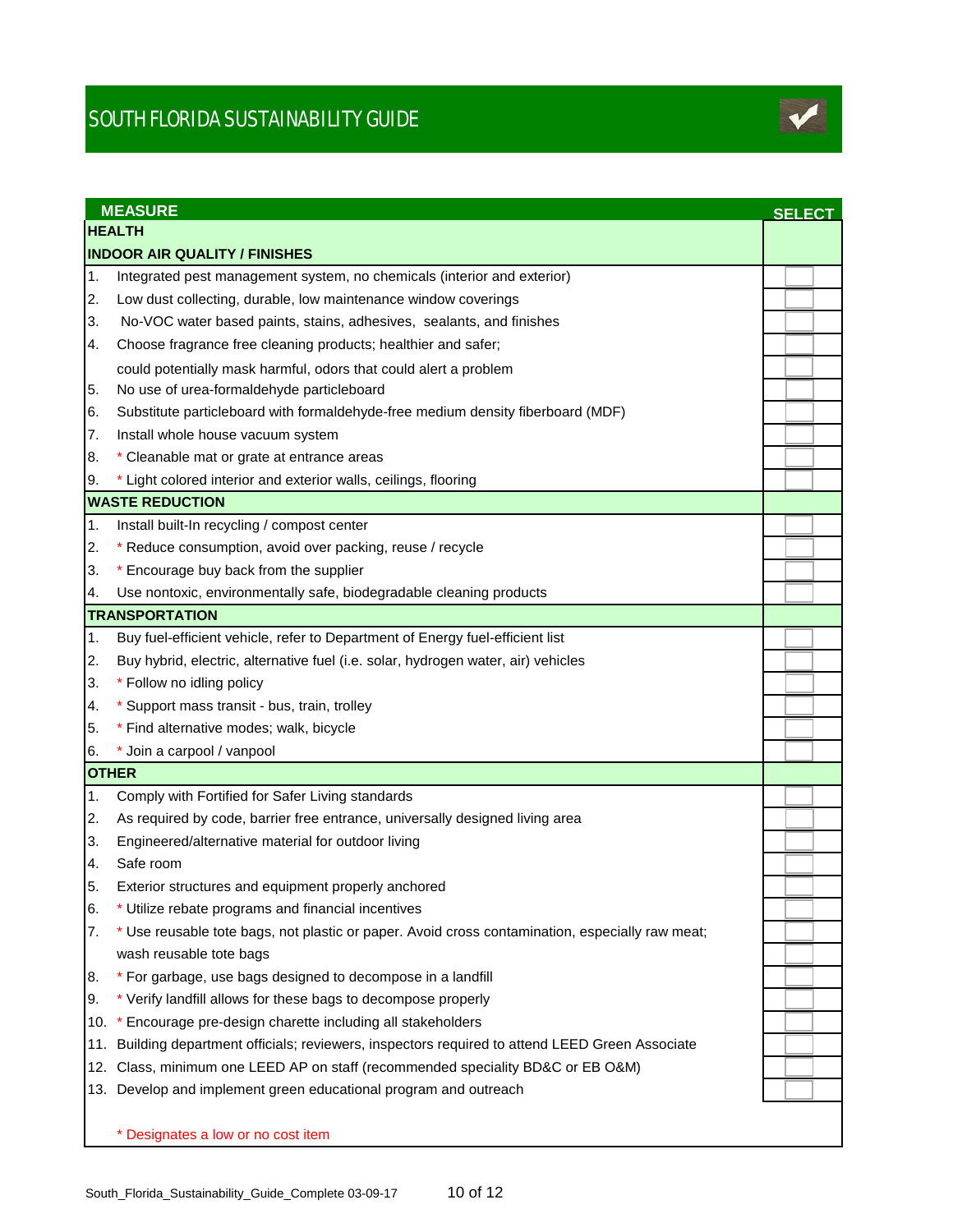| <b>MEASURE</b>                                                                           | <b>SELECT</b> |
|------------------------------------------------------------------------------------------|---------------|
| <b>OTHER CONTINUED</b>                                                                   |               |
| 14. * Buy locally produced foods and goods                                               |               |
| 15. * Compost organic waste for gardens                                                  |               |
| 16. * Consider making cleaning products from baking soda, vinegar, and borax (no bleach) |               |
| 17. * Utilize recycling / rebate programs                                                |               |